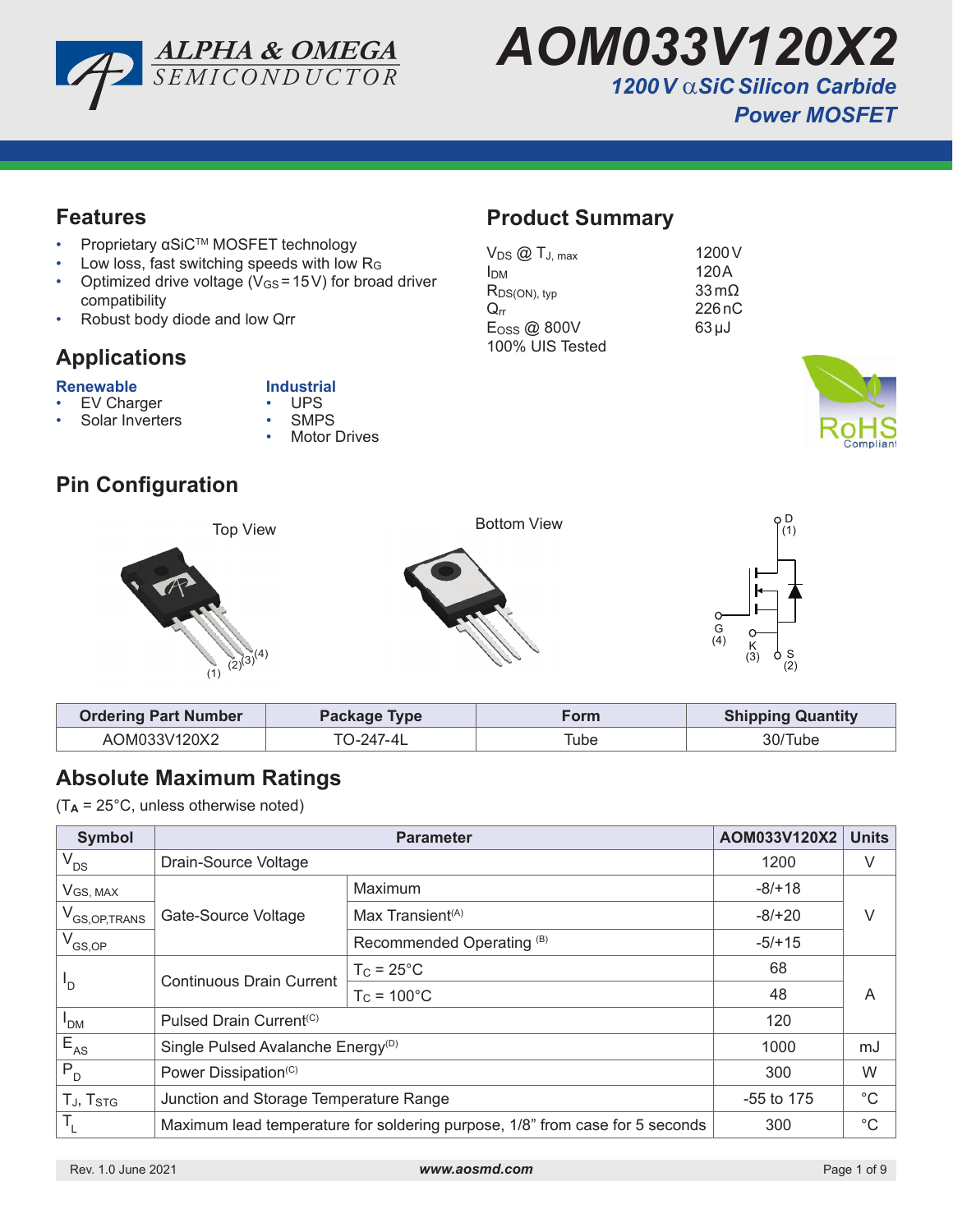

#### **Thermal Characteristics**

| Symbol           | <b>Parameter</b>                     | AOM033V120X2 | <b>Units</b>  |
|------------------|--------------------------------------|--------------|---------------|
| R <sub>eja</sub> | Maximum Junction-to-Ambient $(E, F)$ | 40           | $\degree$ C/W |
| $R_{\theta$ JC   | Maximum Junction-to-Case (G)         | 0.5          | $\degree$ C/W |

#### **Electrical Characteristics**

(T**A** = 25°C, unless otherwise noted)

| <b>Symbol</b>                               | <b>Parameter</b>                   | <b>Conditions</b>                                                                                                     |                      | Min  | <b>Typ</b>     | <b>Max</b> | <b>Units</b> |
|---------------------------------------------|------------------------------------|-----------------------------------------------------------------------------------------------------------------------|----------------------|------|----------------|------------|--------------|
| <b>STATIC PARAMETERS</b>                    |                                    |                                                                                                                       |                      |      |                |            |              |
|                                             | Drain-Source Breakdown Voltage     | $I_D = 250 \mu A$ , $V_{GS} = 0 V$ , $T_J = 25^{\circ}C$<br>$I_D = 250 \mu A$ , $V_{GS} = 0 V$ , $T_J = 150^{\circ}C$ |                      | 1200 |                |            | $\vee$       |
| <b>BV</b> <sub>DSS</sub>                    |                                    |                                                                                                                       |                      |      | 1200           |            |              |
| <b>DSS</b>                                  | Zero Gate Voltage Drain Current    | $V_{DS} = 1200 V$ , $V_{GS} = 0 V$ , $T_J = 25$ °C                                                                    |                      |      |                | 100        | μA           |
| $I_{GSS}$                                   | Gate-Body Leakage Current          | $V_{DS} = 0 V$ , $V_{GS} = +15/-5 V$                                                                                  |                      |      |                | ±100       | nA           |
| $\overline{V}_{GS(th)}$                     | <b>Gate Threshold Voltage</b>      | $V_{DS} = V_{GS}$ , $I_D = 17.5$ mA                                                                                   |                      |      | 2.8            |            | $\vee$       |
| $R_{DS(ON)}$                                | Static Drain-Source On-Resistance  | $V_{GS} = 15 V$ , $I_D = 20 A$                                                                                        | $T_J = 25^{\circ}C$  |      | 33             | 43         | $m\Omega$    |
|                                             |                                    |                                                                                                                       | $T_J = 150^{\circ}C$ |      | 45             |            |              |
| $g_{\rm FS}$                                | <b>Forward Transconductance</b>    | $V_{DS} = 20 V$ , $I_D = 20 A$                                                                                        |                      |      | 15             | ÷,         | S            |
| $V_{SD}$                                    | Diode Forward Voltage              | $I_S = 17.5A$ , $V_{GS} = -5V$                                                                                        |                      |      | $\overline{4}$ | 5          | $\vee$       |
| <b>DYNAMIC</b>                              |                                    |                                                                                                                       |                      |      |                |            |              |
| $C_{\text{iss}}$                            | Input Capacitance                  |                                                                                                                       |                      |      | 2908           |            | pF           |
| $\overline{C}_{\underline{oss}}$            | <b>Output Capacitance</b>          |                                                                                                                       |                      | 128  |                | pF         |              |
| $\overline{C}_{\underline{rss}}$            | Reverse Transfer Capacitance       | $V_{GS} = 0 V$ , $V_{DS} = 800 V$ , f = 1 MHz                                                                         |                      | 9.9  |                | pF         |              |
| $E_{\underline{oss}}$                       | <b>Coss Stored Energy</b>          |                                                                                                                       |                      | 63   |                | μJ         |              |
| $R_{G}$                                     | <b>Gate Resistance</b>             | $f = 1 MHz$                                                                                                           |                      | 1.7  |                | Ω          |              |
| <b>SWITCHING</b>                            |                                    |                                                                                                                       |                      |      |                |            |              |
| $\overline{Q}_g$                            | <b>Total Gate Charge</b>           | $V_{GS} = -5/+15 V$ , $V_{DS} = 800 V$ ,<br>$I_D = 20A$ , $I_{GS} = 50$ mA                                            |                      |      | 104            |            | nC           |
| $\overline{\mathsf{Q}}_{\mathsf{gs}}$       | Gate Source Charge                 |                                                                                                                       |                      |      | 37             |            | nC           |
| $\overline{Q}_{\underline{gd}}$             | Gate Drain Charge                  |                                                                                                                       |                      |      | 32             |            | nC           |
| $t_{\underline{d}(on)}$                     | Turn-On Delay Time                 |                                                                                                                       |                      |      | 13.3           |            | ns           |
| $\mathfrak{t}_{\rm r}$                      | Turn-On Rise Time                  | $V_{GS} = -5V/ + 15V$ , $V_{DS} = 800V$ ,                                                                             |                      |      | 15.4           |            | ns           |
| $\bar{t}_{\underline{d(\text{off})}}$       | <b>Turn-Off Delay Time</b>         |                                                                                                                       |                      |      | 15.3           |            | ns           |
| $t_{\rm f}$                                 | <b>Turn-Off Fall Time</b>          | $I_D = 40A$ , $R_G = 2\Omega$                                                                                         |                      |      | 5.1            |            | ns           |
| $\overline{E}_{\underline{on}}$             | Turn-On Energy                     | $L = 60 \mu H$                                                                                                        |                      |      | 297            |            | μJ           |
| $\mathsf{E}_{\mathsf{off}}$                 | <b>Turn-Off Energy</b>             | FWD: AOM033V120X2                                                                                                     |                      |      | 40             |            | μJ           |
| $\overline{E}_{\underline{tot}}$            | <b>Total Switching Energy</b>      |                                                                                                                       |                      |      | 337            |            | μJ           |
| $t_{rr}$                                    | Body Diode Reverse Recovery Time   | $I_F = 20A$ , dl/dt = 1500A/us,<br>$V_{GS} = -5V$ , $V_{DS} = 800V$                                                   |                      |      | 48             |            | ns           |
| $I_{rm}$                                    | Peak Reverse Recovery Current      |                                                                                                                       |                      |      | 13             |            | A            |
| $\overline{Q}_{\underline{r}\underline{r}}$ | Body Diode Reverse Recovery Charge |                                                                                                                       |                      |      | 226            |            | nC           |

#### **Notes:**

- A. t<sub>pulse</sub><1 µs, f>1 Hz<br>B. Device can be operated at Vಣ=0/15 V. Actual operating VGS will depend on application specifics such as parasitic inductance and dV/dt but should not exceed maximum ratings.
- C. The power dissipation  $P_D$  is based on  $T_{J(MAX)}$ =175°C, using junction-tocase thermal resistance, and is more useful in setting the upper dissipation limit for cases where additional heatsinking is used.

D. L=5mH, I<sub>As</sub>=20A, R<sub>G</sub>=25Ω, Starting Tյ=25°C.

E. The value of  $R_{\theta JA}$  is measured with the device in a still air environment with  $T_A = 25^{\circ}$ C.

F. The R<sub>θJA</sub> is the sum of the thermal impedance from junction to case R<sub>θJC</sub> and case to ambient.

- $G$ . The value of R<sub>θJC</sub> is measured with the device mounted to a large heat-<br>sink, assuming a maximum junction temperature of Tآررامین = 175°C.
- H. The static characteristics in Figures 1 to 8 are obtained using <300ms pulses, duty cycle 0.5% max.

I. These curves are based on  $R_{\theta$ Jc which is measured with the device mounted to a large heatsink, assuming a maximum junction temperature of T $_{\text{J(MAX)}}$  =175°C. The SOA curve provides a single pulse rating.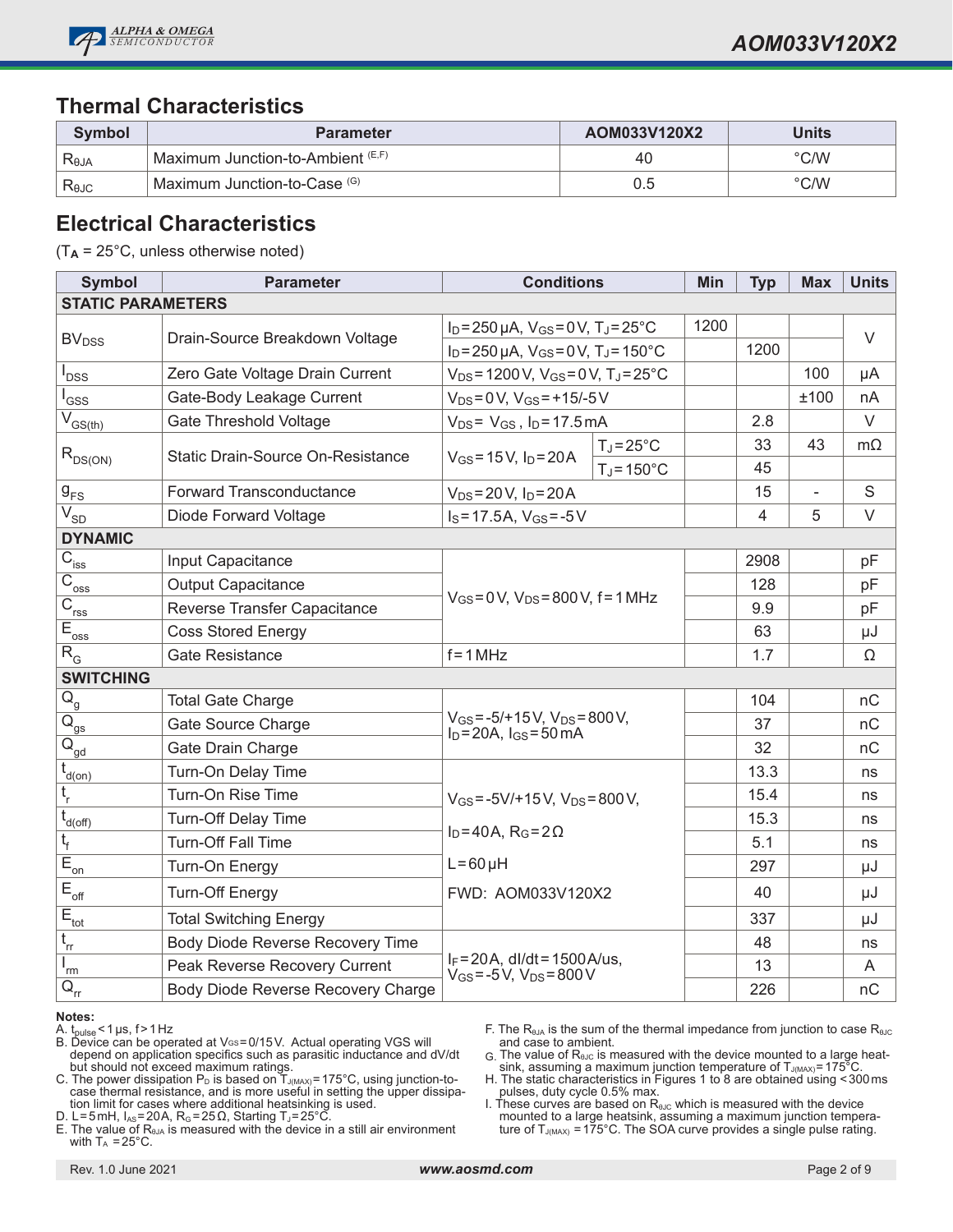



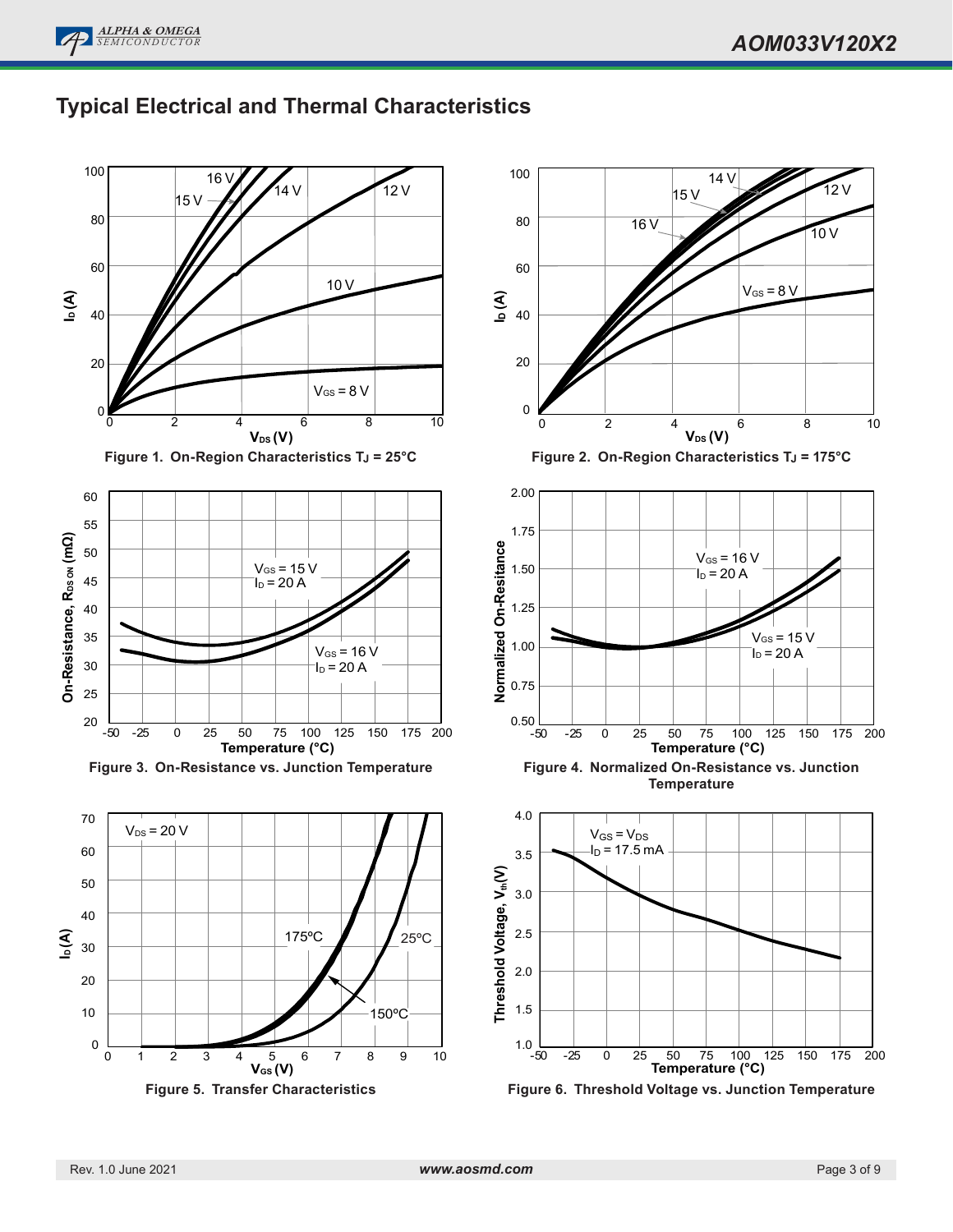

**ALPHA & OMEGA** *SEMICONDUCTOR*

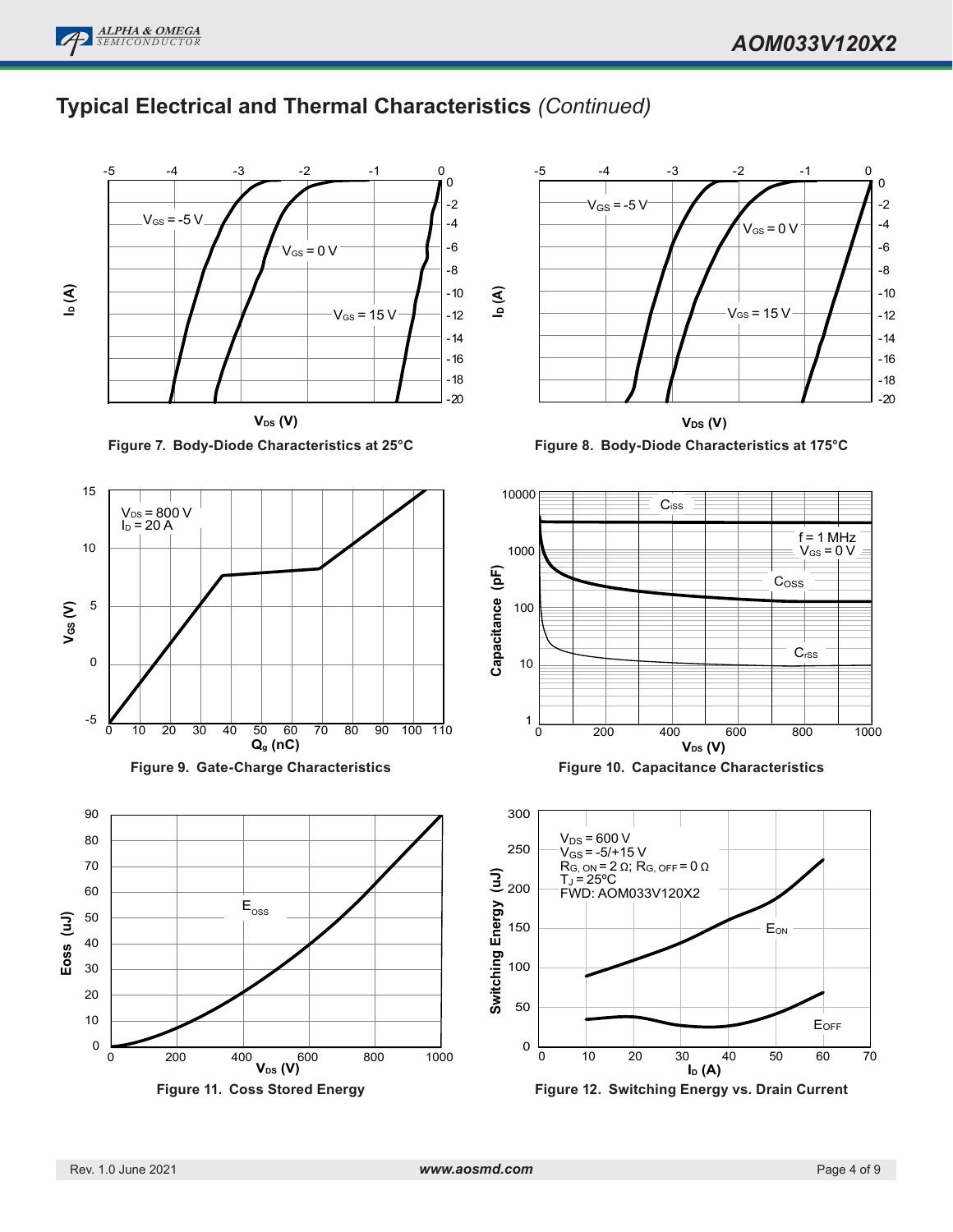# **Typical Electrical and Thermal Characteristics** *(Continued)*



**Figure 13. Switching Energy vs. Drain Current**



**Figure 15. Power Derating vs. Case Temperature (Note I)**



**Figure 17. Maximum Forward Biased Safe Operating (Note I)**



**Figure 16. Current Derating vs. Case Temperature (Note I)**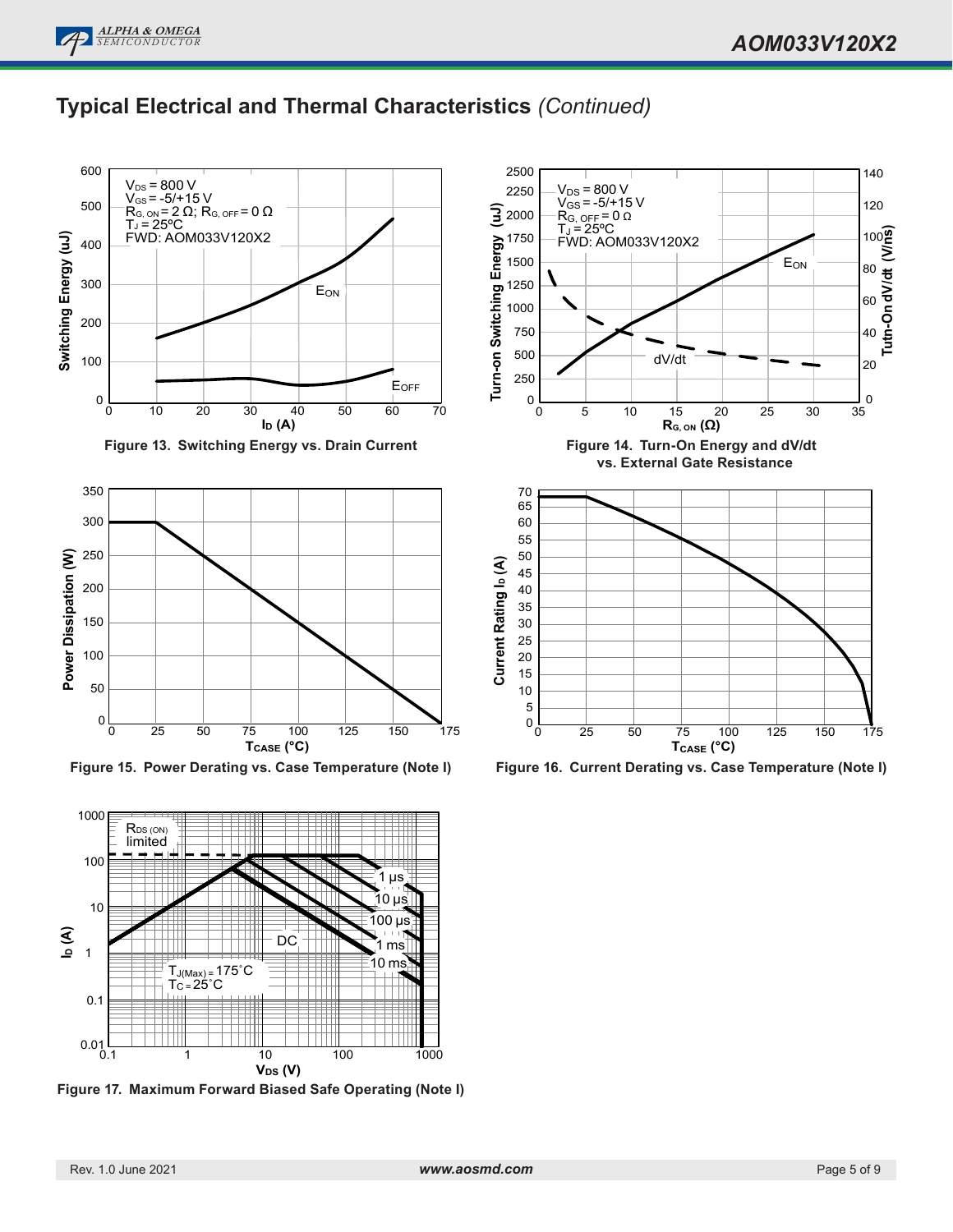# **Typical Electrical and Thermal Characteristics** *(Continued)*



**Figure 18. Normalized Maximum Transient Thermal Impedance for AOM033V120X2 (Note I)**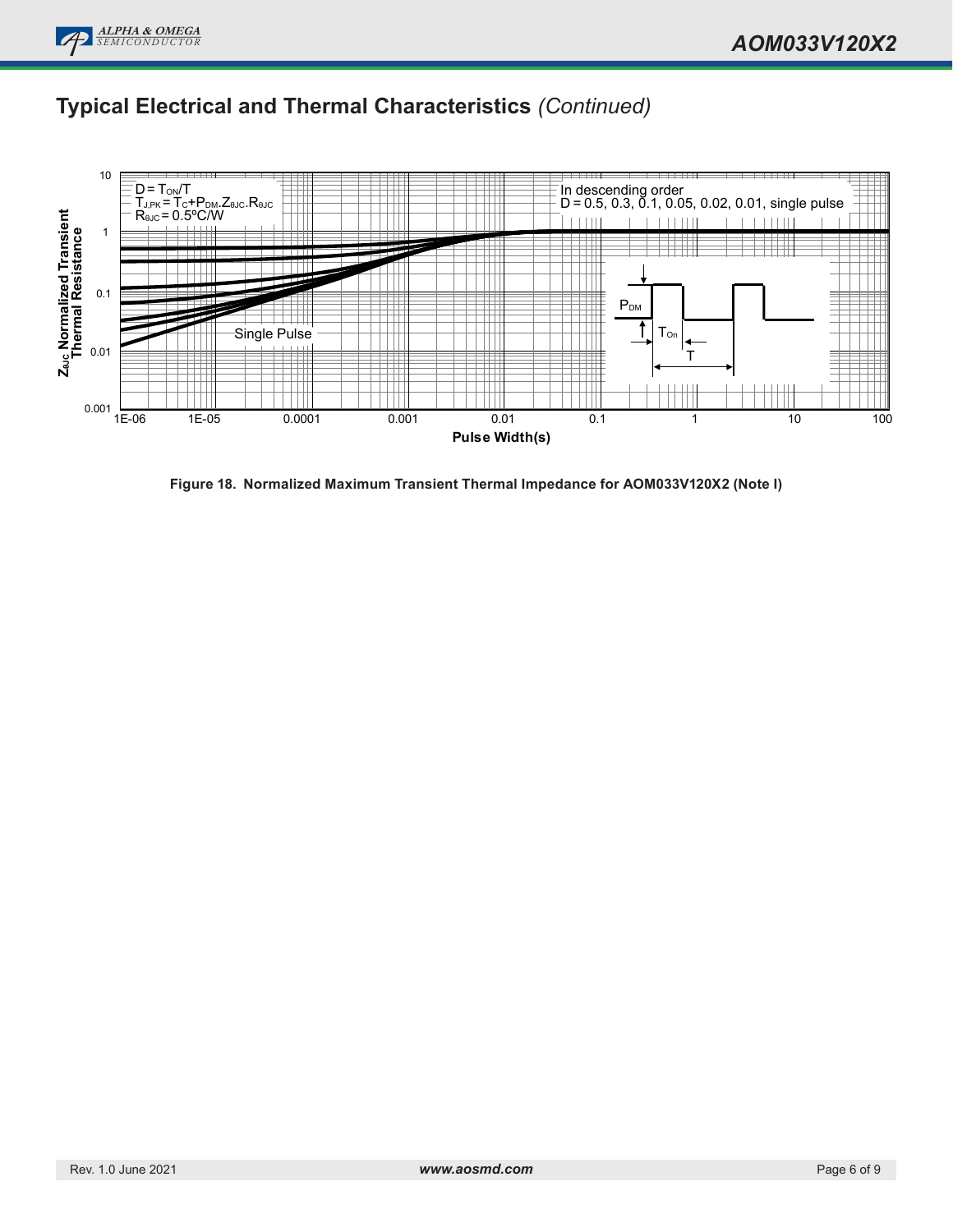# **Test Circuits and Waveforms**



**Figure 19. Gate Charge Test Circuits and Waveforms**



**Figure 20. Inductive Switching Test Circuit and Waveforms**

![](_page_6_Figure_7.jpeg)

**Figure 21. Unclamped Inductive Switching (UIS) Test Circuit and Waveforms**

![](_page_6_Figure_9.jpeg)

**Figure 22. Diode Recovery Test Circuits and Waveforms**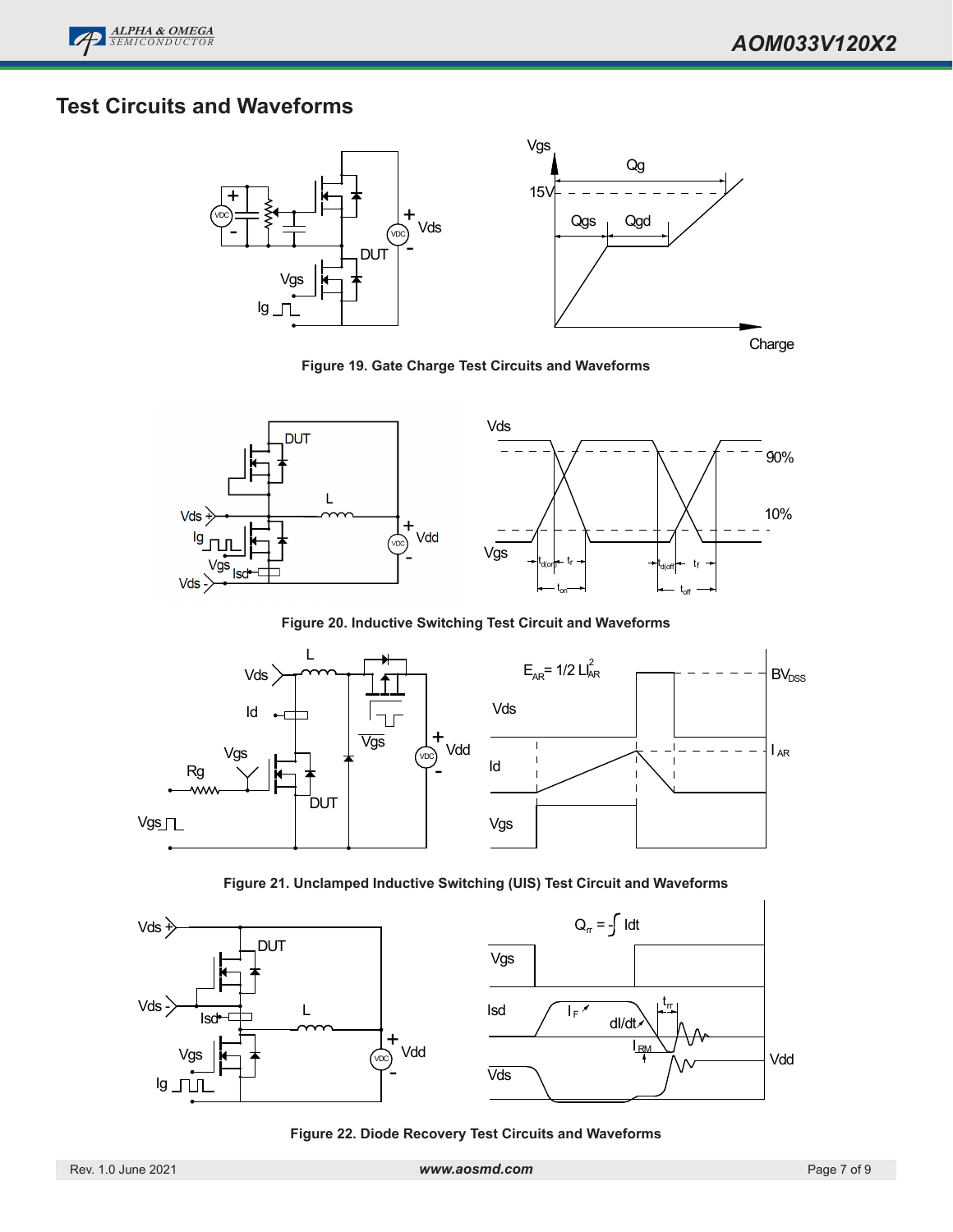![](_page_7_Picture_0.jpeg)

### $\overline{C}$  -  $\overline{C}$  package outline  $\overline{C}$ **Package Dimensions, TO-247-4L**

![](_page_7_Figure_3.jpeg)

![](_page_7_Figure_4.jpeg)

![](_page_7_Figure_5.jpeg)

### TOP VIEW SIDE VIEW BOTTOM VIEW

![](_page_7_Figure_9.jpeg)

SIDE VIEW

![](_page_7_Figure_11.jpeg)

RECOMMENDED THROUGH HOLES FOR LAND PATTERN

#### NOTE:

- 1. CONTROLLED DIMENSIONS ARE IN MILLIMETERS.
- 2. THIS IS AN ENGINEERING DRAFT FOR REVIEW. AOS CONFIDENTIAL.

| <b>SYMBOLS</b> | DIM. IN MM |       |       | DIM. IN INCH |           |       |  |
|----------------|------------|-------|-------|--------------|-----------|-------|--|
|                | MIN.       | NOM.  | MAX.  | MIN.         | NOM.      | MAX.  |  |
| Α              | 4.90       | 5.00  | 5.10  | 0.193        | 0.197     | 0.201 |  |
| A1             | 2.32       | 2.42  | 2.52  | 0.091        | 0.095     | 0.099 |  |
| A2             | 1.90       | 2.00  | 2.10  | 0.075        | 0.079     | 0.083 |  |
| b              | 1.17       | 1.22  | 1.27  | 0.046        | 0.048     | 0.050 |  |
| b1             | 1.20       | 1.30  | 1.40  | 0.047        | 0.051     | 0.055 |  |
| b <sub>2</sub> | 1.31       | 1.41  | 1.51  | 0.052        | 0.056     | 0.059 |  |
| b3             | 2.45       | 2.65  | 2.85  | 0.096        | 0.104     | 0.112 |  |
| b4             | 1.31       | 1.41  | 1.51  | 0.052        | 0.056     | 0.059 |  |
| b5             | 2.45       | 2.65  | 2.85  | 0.096        | 0.104     | 0.112 |  |
| C              | 0.57       | 0.62  | 0.67  | 0.022        | 0.024     | 0.026 |  |
| D              | 20.80      | 20.95 | 21.10 | 0.819        | 0.825     | 0.831 |  |
| D1             | 16.25      | 16.55 | 16.85 | 0.640        | 0.652     | 0.663 |  |
| D <sub>2</sub> | 1.00       | 1.15  | 1.30  | 0.039        | 0.045     | 0.051 |  |
| E              | 15.77      | 15.92 | 16.07 | 0.621        | 0.627     | 0.632 |  |
| E <sub>1</sub> | 13.43      | 13.63 | 13.83 | 0.529        | 0.536     | 0.544 |  |
| E <sub>2</sub> | 4.29       | 4.39  | 4.49  | 0.169        | 0.173     | 0.177 |  |
| E <sub>3</sub> | 1.70       | 1.80  | 1.90  | 0.067        | 0.071     | 0.075 |  |
| e              | 2.54BSC    |       |       |              | 0.1000BSC |       |  |
| e1             | 5.08BSC    |       |       |              | 0.2000BSC |       |  |
| N              | 4          |       |       |              | 4         |       |  |
| L              | 19.82      | 20.02 | 20.22 | 0.780        | 0.788     | 0.796 |  |
| L1             | 4.01       | 4.21  | 4.41  | 0.158        | 0.166     | 0.174 |  |
| P              | 3.50       | 3.60  | 3.70  | 0.138        | 0.142     | 0.146 |  |
| P <sub>1</sub> | 7.00       | 7.20  | 7.40  | 0.276        | 0.283     | 0.291 |  |
| Q              | 5.65       | 5.75  | 5.85  | 0.222        | 0.226     | 0.230 |  |
| S              | 6.07       | 6.17  | 6.27  | 0.239        | 0.243     | 0.247 |  |